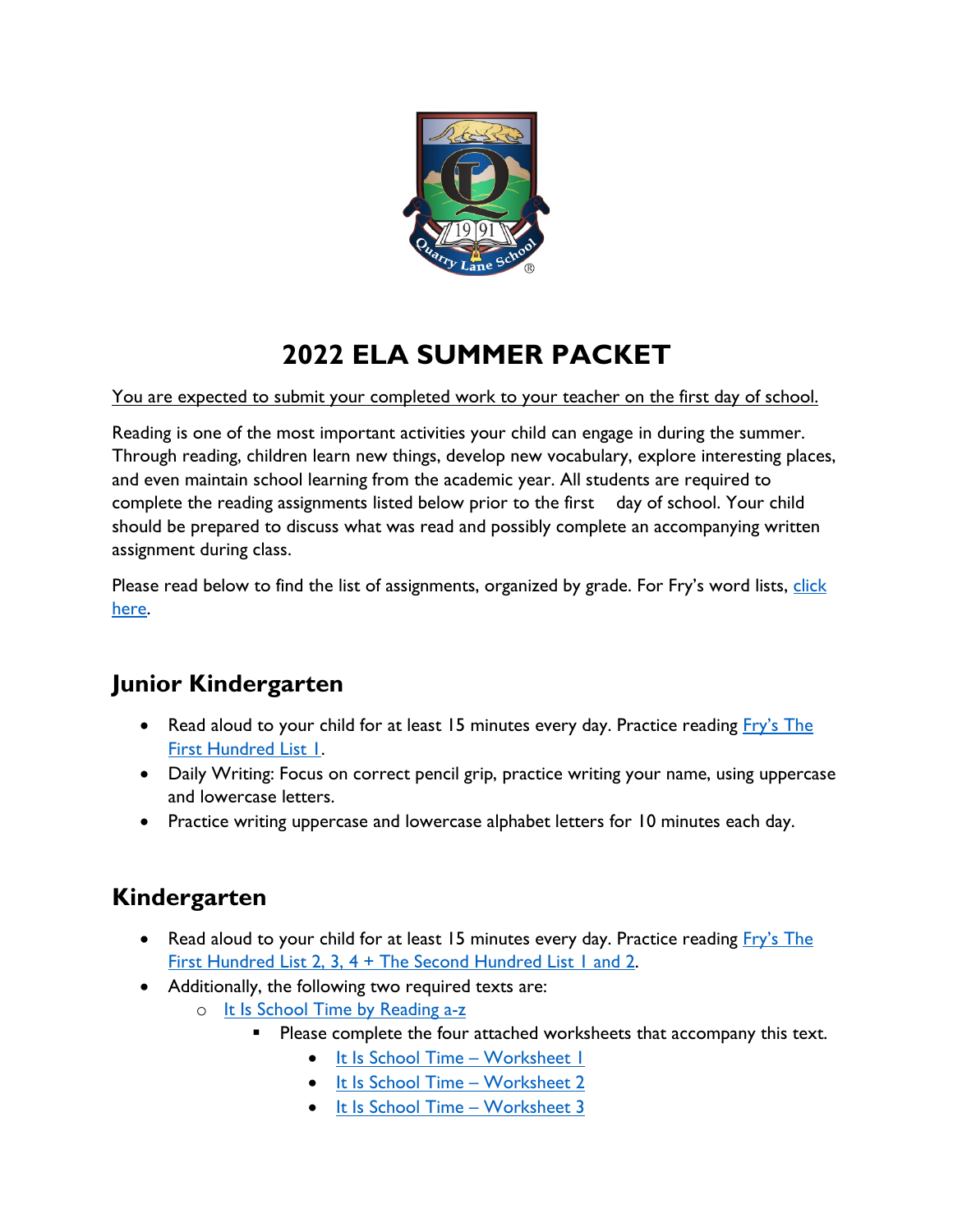- [It Is School Time Worksheet 4](https://www.quarrylane.org/uploaded/eNofity_Attachments/It_Is_School_Time_4.pdf?1559243881208)
- o [From A to Z by Reading a-z](https://www.quarrylane.org/uploaded/eNofity_Attachments/From_A_to_Z_Kindergarten.pdf?1559243937890)
- Daily Journal Writing
	- o [Summer Writing Prompts](https://www.quarrylane.org/uploaded/LowerSchool/Summer_Reading_2012-2013/Kindergarten_Summer_Writing_Prompts.pdf?1590643821413)
	- o [Kindergarten Writing Sheets](https://www.quarrylane.org/uploaded/LowerSchool/Summer_Reading_2012-2013/Kindergarten_Line_Sheets.pdf?1590643774094)
- Practice penmanship for 10 minutes each day.

#### **1st Grade**

- Please have your child read both literature (fiction) and informational (nonfiction) books, reading for at least 20 minutes each day. Practice reading *Fry's The Second* [Hundred List 3 and 4 + The Third Hundred List 1, 2, and 3.](https://www.quarrylane.org/uploaded/eNofity_Attachments/fry_complete_1000.pdf?1559243121498)
- Read *Frog and Toad are Friends* by Arnold Lobel and *Little Bear* by Else Holmeland Minarik. Each book is comprised of a number of short stories. Students pick one from each book and explain why it is their favorite.
- Keep a writing journal and write in it daily.
- [First Grade Writing Prompts](https://www.quarrylane.org/uploaded/LowerSchool/Summer_Reading_2012-2013/1st_Grade_Journal_Prompts.pdf?1590643550463)
- Practice penmanship for 10 minutes each day

## **2nd Grade**

- Please have your child read books from several different genres, reading for at least 20 minutes each day. Practice reading  $Fry's$  The Third Hundred List  $4 +$  The Fourth [Hundred List 1, 2, 3, and 4.](https://www.quarrylane.org/uploaded/eNofity_Attachments/fry_complete_1000.pdf?1559243121498) Required reading is
	- o *A Splash of Red: The Life and Art of Horace Pippin* by Jeff Bryant (biography)
	- o *Summer According to Humphrey* by Betty G. Birney (fantasy)
	- o *Built to Last* by David Macaulay (informational)
	- o *Brixton Brothers: The Case of the Case of Mistaken Identity* by Mac Barnett (mystery)
	- o *Absolutely Almost* by Lisa Graff (realistic fiction)
	- o *Bill Peet: An Autobiography* by Bill Peet (autobiography)
- [2nd Grade Summer Reading and Written Response Questions](https://www.quarrylane.org/uploaded/LowerSchool/Summer_Reading_2012-2013/2nd_Grade_Summer_Reading_with_Written_Response_Questions.pdf?1590643644806)
- Grammar practice—Visit<https://www.turtlediary.com/> to keep skills razor sharp.
- Daily journaling: [2nd Grade Journal Writing](https://www.quarrylane.org/uploaded/LowerSchool/Summer_Reading_2012-2013/2nd_Grade_Summer_Journal_Writing.pdf?1590643605166)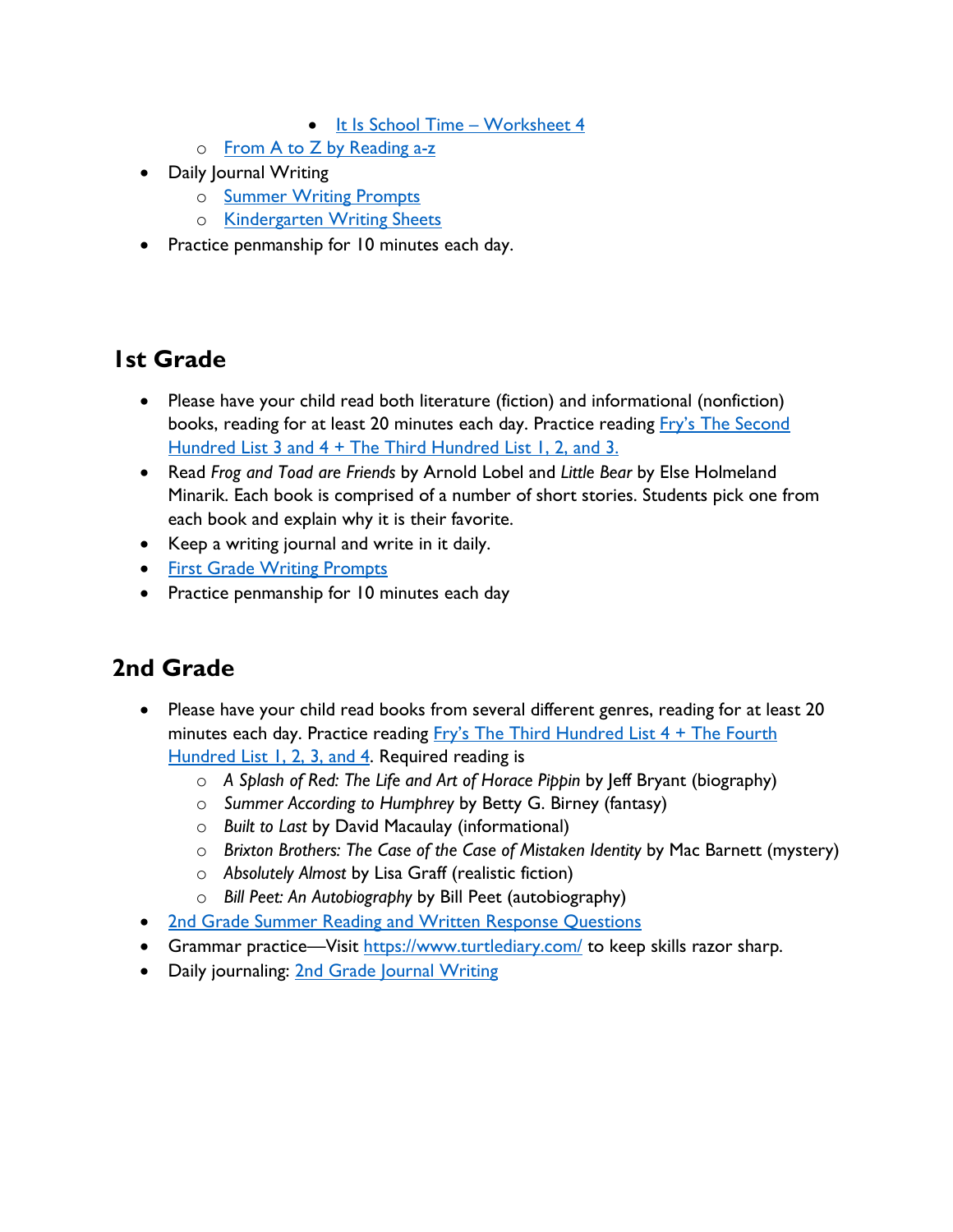## **3rd Grade**

- Please have your child read books from several different genres, reading for at least 30 minutes each day. Practice reading Fr[y's The Fifth Hundred List and The Sixth Hundred](https://www.quarrylane.org/uploaded/eNofity_Attachments/fry_complete_1000.pdf?1559243121498) [List—al](https://www.quarrylane.org/uploaded/eNofity_Attachments/fry_complete_1000.pdf?1559243121498)l four lists on each. Required reading is
	- o *Bridge to Terabithia* by Katherine Paterson (realistic fiction)
	- o *Make Way for Dyamonde Daniel* by Nikki Grimes (fiction)
- Response to Literature
	- o *Bridge to Terabithia* by Katherine Paterson (realistic fiction): Using words such as same, similar, similarly, differ, different, and difference, write 2-3 paragraphs comparing and contrasting this novel with another. The other novel should be another book you have already read from the same genre, realistic fiction.
	- o *Make Way for Dyamonde Daniel* by Nikki Grimes (fiction): As you read, think about the different elements of the novel, and write a few sentences about each.
		- $\blacksquare$  Plot (story)
		- Characters (main characters and others)
		- Setting (where and when does the story take place?)
		- Conflict (the problems in the book)
		- **Theme (what is the message in the story?)**
		- **Daily Writing: Keep a journal and record each day's adventures.**
- Grammar Practice: Visit the following websites to keep your grammar skills sharp.
	- o Verb & Nouns htt[ps://www.k5learning.com/free-grammar](https://www.k5learning.com/free-grammar-worksheets/thirdgrade-3/verbs/verbs-nouns)[worksheets/thirdgrade-3/verbs/verbs-nouns](https://www.k5learning.com/free-grammar-worksheets/thirdgrade-3/verbs/verbs-nouns)
	- $\circ$  Regular Plural Nouns (nouns ending in s, x, z, ch or sh, add -es at the end) htt[ps://www.k5learning.com/free-grammar-worksheets/third](https://www.k5learning.com/free-grammar-worksheets/third-grade3/nouns/plural-nouns)[grade3/nouns/plural-nouns](https://www.k5learning.com/free-grammar-worksheets/third-grade3/nouns/plural-nouns)
	- o Irregular Plural Nouns ht[tps://www.k5learning.com/free](https://www.k5learning.com/free-grammarworksheets/third-grade-3/nouns/irregular-nouns)[grammarworksheets/third-grade-3/nouns/irregular-nouns](https://www.k5learning.com/free-grammarworksheets/third-grade-3/nouns/irregular-nouns)
	- o Pronouns htt[ps://www.k5learning.com/free-grammar-worksheets/third](https://www.k5learning.com/free-grammar-worksheets/third-grade3/pronouns/replacing-nouns)[grade3/pronouns/replacing-nouns](https://www.k5learning.com/free-grammar-worksheets/third-grade3/pronouns/replacing-nouns)
	- o Students will soar knowing these irregular vowel families too.
		- " "igh" /aɪ/ as in high or sight  $\ast$  "-ng" /ɪη/, /æη/, /ʌη/ as in sing, song, sung
		- "ost" /oʊ/ as in most (but not "lost" or "cost")
		- "ow" /oʊ/, /aʊ/ has two different sounds as in low, and cow
		- " "ed" /ət/, /d/, /t/ has three different sounds as in lifted, played, and walked

#### **4th Grade**

- Please have your child read books from several different genres, reading for at least 30 minutes each day. Practice reading Fr[y's The Seventh Hundred List and The Eighth](https://www.quarrylane.org/uploaded/eNofity_Attachments/fry_complete_1000.pdf?1559243121498) [Hundred List—al](https://www.quarrylane.org/uploaded/eNofity_Attachments/fry_complete_1000.pdf?1559243121498)l four lists on each. Required reading is one title (your choice where there is more than one title listed) from each genre.
	- o Literature (Fiction)